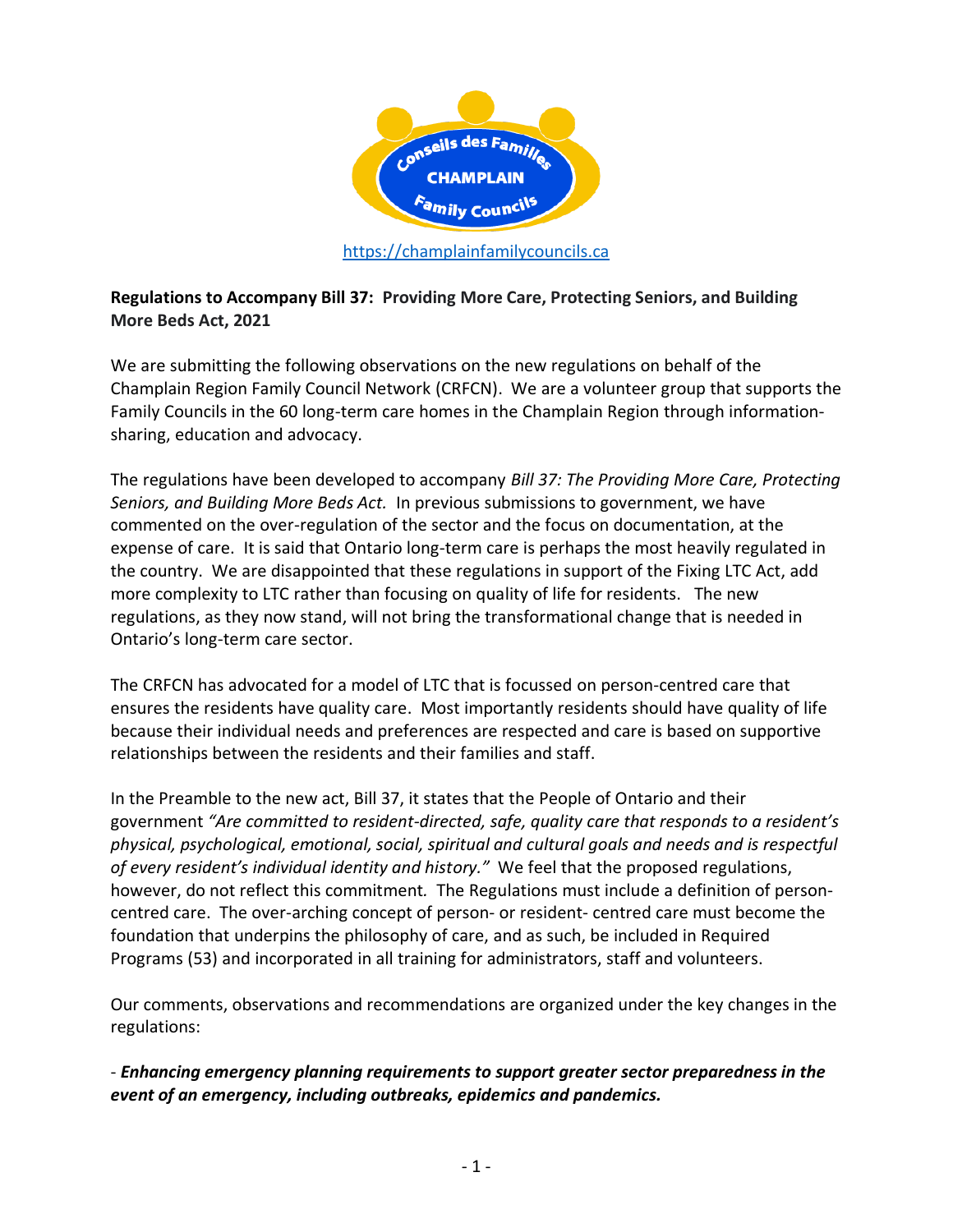We are pleased to see this section and pleased that the plans require consultation with resident and family councils as well as the provision in 269 (6) for a process that ensures frequent and ongoing communication with residents, families, staff, etc. as recommended in the COVID Commission Report (recommendation 5 c.) In section 14, essential caregivers should be included: "Every licensee of a long-term care home shall ensure that staff, volunteers and students are trained on the emergency plans".

## - *Defining caregiver and requiring all long-term care homes to have a visitor policy that respects the Resident Bill of Rights and ensures that caregivers continue to have access to long-term care homes during an outbreak.*

We are pleased with this significant change but feel that there needs to be more clarity in the definitions of visitors and caregivers and consistency with Ministry directives.

## - *Requiring that integration of a palliative care philosophy include a holistic and comprehensive assessment of a resident's needs and when needed, improvements to a resident's quality of life, symptom management, psychosocial supports and end-of-life care, always subject to a resident's consent.*

This is a positive addition to the regulations. However, we feel that "holistic and comprehensive assessment" needs definition. We also think that the implementation deadline should be reduced from 6 months to 3 months, given that homes know that the regulations are being changed.

# - *Expanding and clarifying infection prevention and control (IPAC) roles and requirements to improve resident safety and quality of life.*

This is a significant and critical addition to the regulations, especially the requirement for an IPAC lead. Homes will need to be funded to ensure that they can meet the regulation requirements. Volunteers should receive training on IPAC procedures. We are pleased that the precautionary principle is included in the IPAC regulations as per the recommendations of the COVID Commission.

# **-** *Defining the calculation method for direct care targets as part of the commitment of an average of four hours of care per resident per day.*

We are very disappointed that there is no specification re nurses per x residents as per COVID Commission and Staffing Study recommendations. There is also no requirement for homes to publicly report their staffing levels. This is a critical consideration when potential residents and their families are making decisions about home selection. Calculation of the hours of care cannot be an average of all homes as specified in the Fixing the LTC Act.

# - *Clarifying the roles and responsibilities of medical directors to improve oversight.*

We did not see a specification that the medical director be required to be on-site even during outbreaks which we believe to be critical.

## - *Adding additional protections for whistleblowers.*

We are happy that Residents and Family Councils have been specified.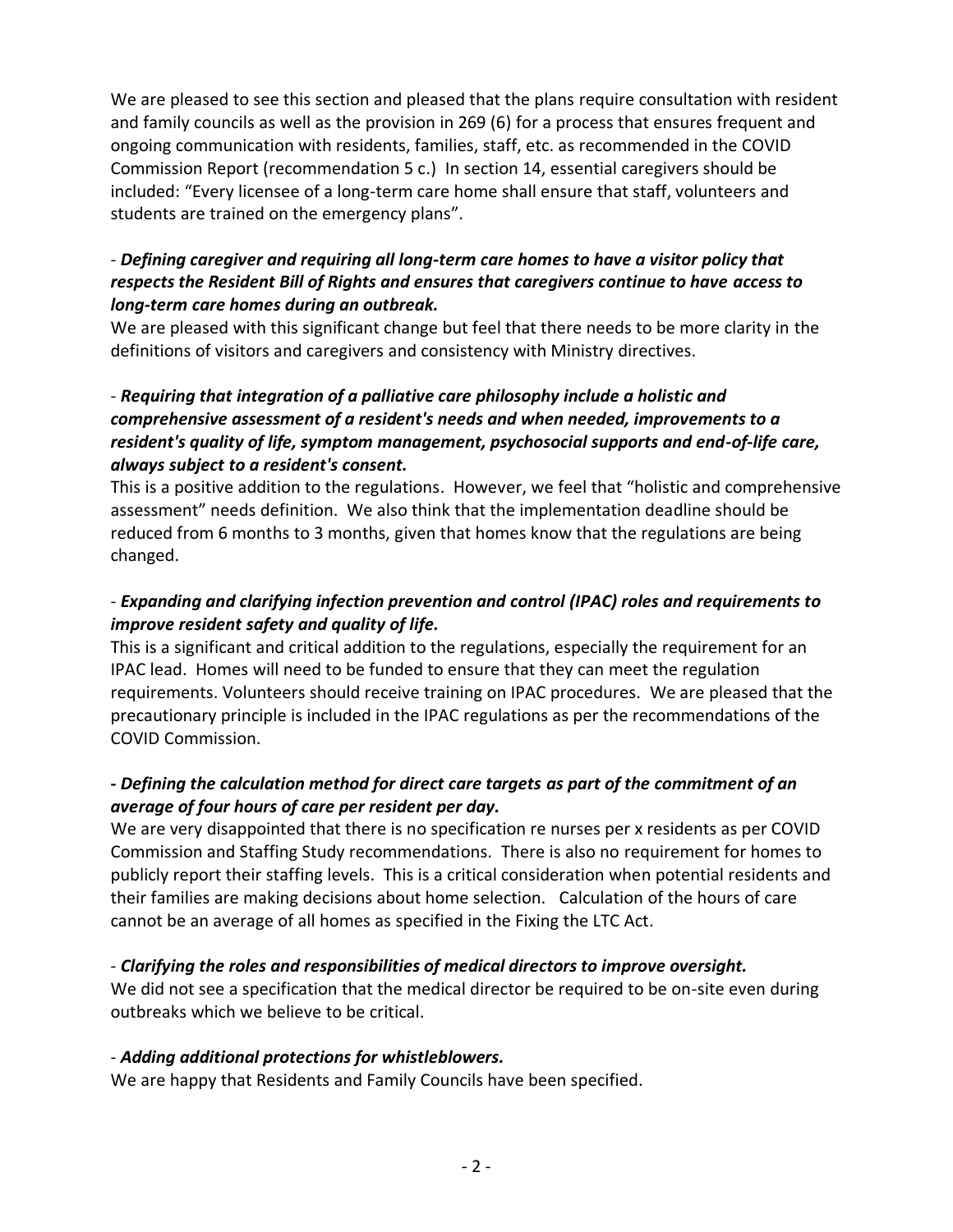# **-** *Addressing the amounts and criteria for issuing administrative monetary penalties as deterrents for non-compliance with the Act.*

We recognize that monetary penalties must be a part of the accountability for long-term care but want to emphasize that there must be more focus on helping homes improve and correct issues through coaching for compliance and sharing of best practices.

Some specific comments are included below:

## **Definitions**

- As noted above, there should be a definition of person-centred care
- Abuse physical abuse 2, Pg 16: physical abuse does not include the use of force that is appropriate to the provision of care or assisting a resident with activities of daily living. When is the use of force in the provision of daily living activities ever appropriate? This defies the gentle persuasive approach and person-centered care which should be guiding all care in LTC

## **Resident Rights Care and Services**

- Should begin with a note that gives recognition that this is the resident's home and that their needs and preferences should be respected before going into a section on locking doors! Staff need to know that they work in the residents' home and that residents do not live in their workplace.
- No mention of Wifi availability to allow residents to easily communicate with families as recommended by the COVID Commission
- We are glad to see new section on heat related illness but feel that the focus should be on having air conditioning in all homes

# **Care plans**

- The care plan should include designation of essential care providers (ECG), who may need to be involved in the development of the care plan
- 9 (11) isn't strong enough –caregivers and substitute decision makers should be involved in changes to a resident's care plan and "not given an explanation of the care plan".
- No. 32 add resident's POA and ECGs be notified.
- Use of bed rails should be specified in the resident's care plan

## **24 Hours Nursing care**

one of the eligibility criteria for admission is that the person needs "on site 24 hours a day care" but there are exceptions in the regulation that allow nurses to consult by telephone. This is not acceptable.

# **Cooling requirements (23)**

Given the impact of climate change on summer temperatures, the regulations should require that all homes be air conditioned. This would negate many of the requirements in the cooling section. The specifications could stay in place as a guide in case of a major